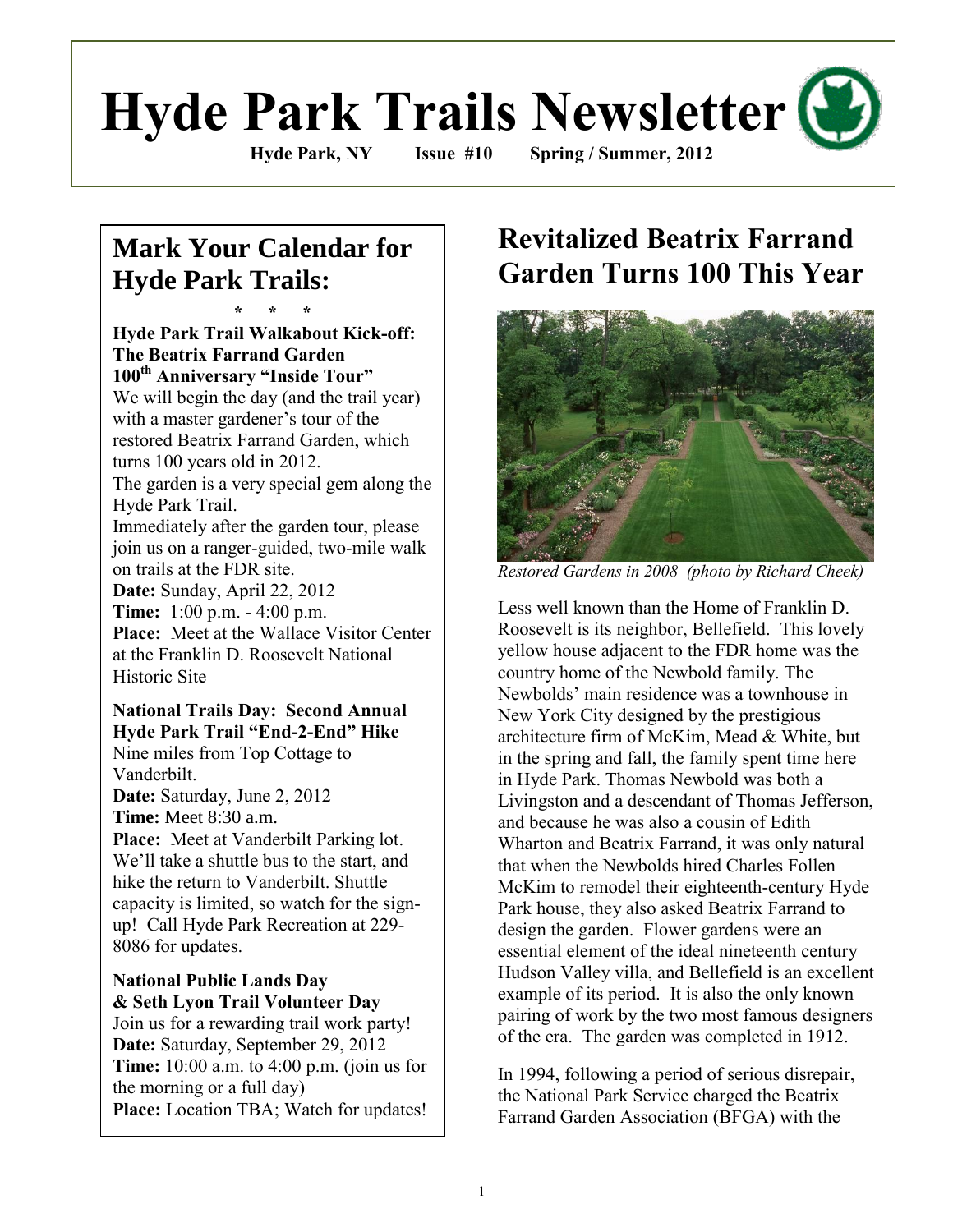restoration and ongoing maintenance of the garden. The BFGA is a non-profit organization fueled by countless hours of volunteer effort, with assistance from a talented horticulturist and enthusiastic National Park Service staff.



*The neglected secret gardens in the early 1990s*

The flower garden was only one element in the original design of this property, which at one time included a rose garden, a long lilac and fruit tree alée and a boxwood parterre. BFGA is currently working with the National Park Service and the Olmsted Center for Landscape Preservation to study the entire property at Bellefield, and has plans to restore the Wild Garden that once enclosed the walled flower garden.



*1929 – Garden at Bellefield in its heyday*

The Garden at Bellefield reaches its horticultural apex in early June when peonies, iris and foxgloves are in bloom, but the garden contains other interesting and historically appropriate plants, and is lovely in many seasons. Rebuilt stone walls and repaired and reconstructed garden gates enhance this wonderfully restored garden leaving visitors with a lasting impression of the designer's original intent.

Regular financial support for the garden comes from BFGA members and special events, as well as the Garden Club of America, which twice named Bellefield as first runner-up for its prestigious Founders Fund Award. The garden has also received gifts from local charitable trusts including the Jeannette F. Schlobach Charitable Trust and the Mashomack Foundation.

*The Beatrix Farrand Garden Association is dedicated to preserving the Beatrix Farrand Garden at Bellefield, and educating the public about this influential American designer—the first female Landscape Architect—and her rich garden legacy.*

\* \* \*

## **Did You Know?**

Beatrix Farrand assisted John D. Rockefeller Jr. in the design of 45 miles of carriage trails at Acadia National Park in Mt. Desert Island, Maine. These continue to be enjoyed and admired by multitudes of hikers there every year.

\* \* \*

# **Passing Along History . . . and Plants**

Iris germanica "Black Prince," a lovely deep purple-flowered iris, is listed on the original planting plan for the Garden at Bellefield, but it was not an easy plant to find. Following a lengthy search, BFGA Director Anne Cleves Symmes learned from Peggy Cornett, Curator of Plants at Monticello, that she would be willing to send a piece of the plant growing at the Thomas Jefferson Center for Historic Plants at Monticello. Anne says, "Over the last few years it has grown and bloomed beautifully in the garden and so when Peggy emailed me this spring to say that they lost all their stock of this special iris and wondered if we had managed to keep ours going, I was happy to be able to pull up a hunk from our flourishing Bellefield patch and repatriate "Black Prince" (via US Mail) back home to Monticello. We have high hopes that it will thrive there once again and are ever grateful for the good karma."

\* \* \*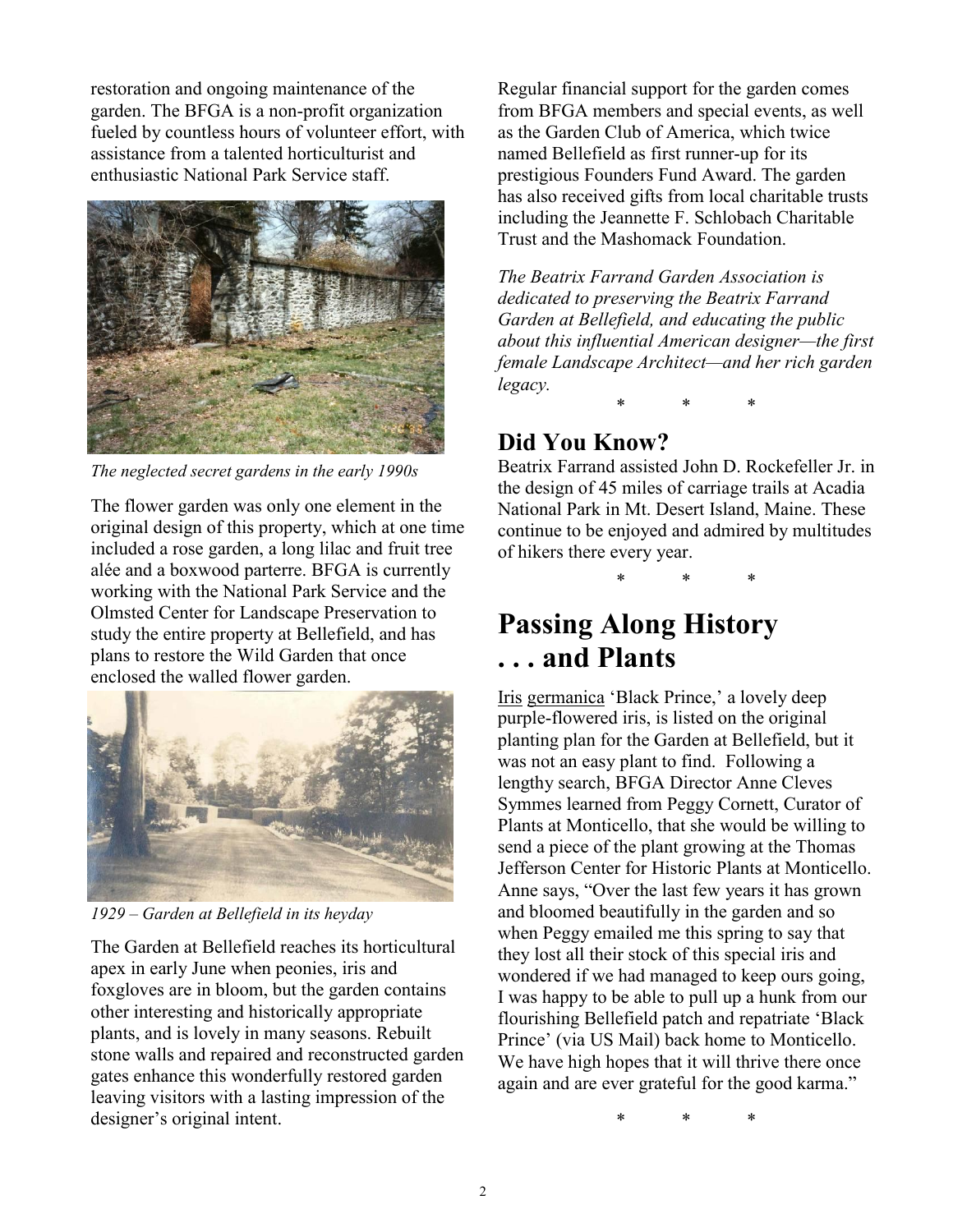## **New Audio Tour for the Beatrix Farrand Garden**

This spring the BFGA is pleased to announce the opening of an Audio Tour of the Garden at Bellefield. Download the podcast from *beatrixfarrand.org*, or bring along your cell phone to enjoy this new garden-tour experience! Fascinating historical and horticultural facts will amaze and entertain you while you stroll the lovely borders!

The new audio tour is made possible by generous gifts from the Charlotte Cunneen-Hackett Charitable Trust and the James J. McCann Charitable Trust.

\* \* \*

# **Hyde Park Healthy Trails 2012 Walkabout Celebrates Beatrix Farrand Garden**

A new year is underway, and it's time to get out and walk or hike! Our friends at the Dutchess County Department of Health remind us that walking - - preferably every day - - is a cheap and easy way to promote overall health. As part of the Hyde Park Trail Committee, they join us in prescribing Hyde Park Trails.

Each year, a free Walkabout trail patch features something special about Hyde Park. This year, we are pleased to join the **Beatrix Farrand**  Garden Association in celebrating the 100<sup>th</sup> anniversary of the Beatrix Farrand Garden at Bellefield, the mansion you see at the entrance of the Franklin D. Roosevelt National Historic Site. The garden is right along the Hyde Park Trail.

To earn this year's FREE commemorative trail patch, you will need to hike at least five of Hyde Park's eleven listed trails.

#### **How to begin your Walkabout**

On Earth Day, Saturday April 21, we'll get an "inside tour" of the garden. We'll learn about its history, the plantings, the process of restoration, and also learn about Beatrix Farrand, the

remarkable woman who created it. The tour will be led by equally remarkable crew of the Beatrix Farrand Garden Association who RE-created it. Don't miss this special opportunity!

**The 2012 Walkabout trail patch is taken from decorative ironwork of the garden gates**



The Walkabout program has run every year since 2006, and about 200 people complete it each year. You can start anytime. Pick up a Walkabout brochure at any of the National Park Service visitor centers, at Hackett Hill Town Park, or at the State Park headquarters in Staatsburgh. The map and more information are also posted on the web, at [www.hydeparkny.us](http://www.hydeparkny.us/) - - just click on "Recreation." Use the brochure to check off your completed trails, and return your completed checklist at any of the visitor centers to collect your patch. *Come join us on the trails!*

## \* \* \* **Making Your Hike Count**

On some of Hyde Park"s trails within the National Park Service sites, automatic trail counters are used to gain an estimate of trail use. Data are collected each month, verified, and posted by email to interested parties. (To get on the mailing list, contact dave  $haves(\omega_{\text{nps.gov}})$ 

Trail count data have been collected since 2008. The results are tallied on an hourly basis. (We ignore counts taken outside daylight hours to avoid counting wildlife.) The counts are not perfect. For example, a dog walked on a long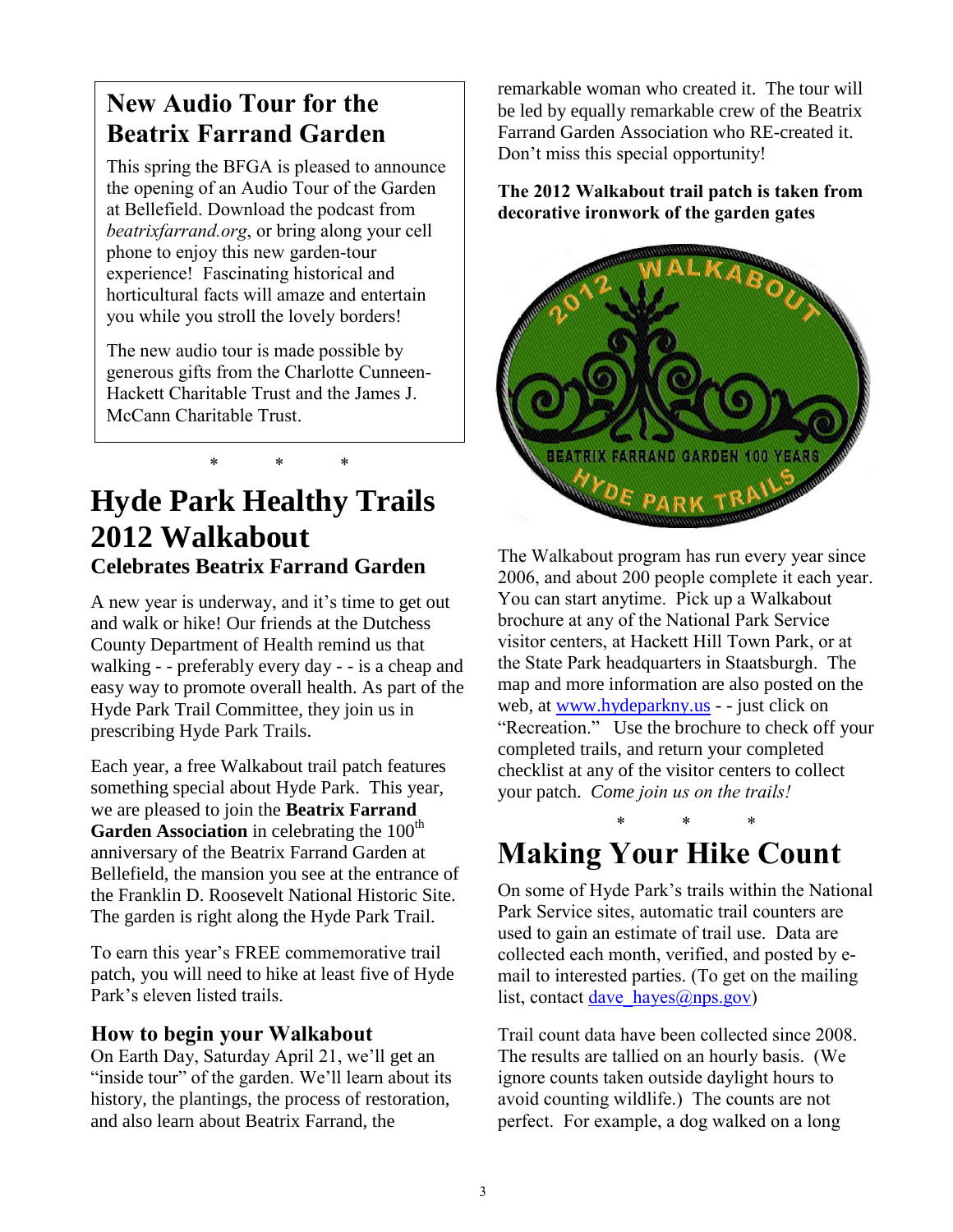leash will result in one count for the person and another one for the dog. Likewise, two hikers walking abreast will only count as one. But the counts do give us a general idea of trail use, and they certainly indicate trends. On average, Saturday and Sunday numbers are higher than the five weekdays combined. If you crave solitude, your best bet is to hike a Wednesday in December, when counts are lowest. To join a throng, hike on a Sunday during May.

#### **YEAR-BY-YEAR COMPARISON OF TRAIL COUNTS, 2008 - 2012**

| <b>TRAIL</b><br><b>LOCATION</b> | <b>YEAR</b><br>2008 | 2009 | 2010  | 2011  | 2012<br>Jan-<br><b>Mar</b><br>Only |
|---------------------------------|---------------------|------|-------|-------|------------------------------------|
| Vanderbilt                      | 4663                | 1430 | 12344 | 9378  | 1289                               |
| <b>FDR Home</b>                 | 3428                | 359  | 4675  | 4084  | 421                                |
| <b>Farm Lane</b>                | 1627                | 2067 | 16018 | 13344 | 2129                               |
| Val-Kill                        | 1775                | 470  | 2304  | 2088  |                                    |
| Top<br>Cottage                  | 4                   |      | 1879  | 2073  | 285                                |
|                                 |                     |      |       |       |                                    |
| Total                           | 1496                | 4400 | 37220 | 30966 | 4495                               |

Here are some other things to consider as you read and interpret these data:

• There were no counters in service from August thru October in 2008.

• The Top Cottage counter was first installed late in the day on 12/31/2008. Four New Year's Eve celebrants apparently came out.

• The *Walkway Over the Hudson* opened in October 2009.

• Since opening in November of 2008, Farm Lane has consistently had the highest trail counts of any NPS trail.

## **Get your "Hyde Park Trails-Hike Through History" All-cotton HAT**



Keep cool this summer and

wear yours with pride! One size (adjustable) fits most. \$10 each from Hyde Park Recreation at the Hackett Hill office, located on East Market Street. Your purchase helps support Hyde Park"s trails.



Where: **Hyde Park Healthy Trails Walkabout**

How many of these trails have you walked?

- . Vanderbilt Loop
- 2 Bard Rock Trail
- . Pinewoods Nature Trail Loop
- . Hackett Hill Park Trails
- . Winnakee Nature Preserve Trail
- . Roosevelt Woods Trail
- . Roosevelt Farm Lane Trail
- . Eleanor"s Walk
- . Top Cottage Trail
- . Mills-Norrie Blue Trail
- . Mills-Norrie White Trail

**Take your family for a walk today. [www.hydeparkny.us/recreation/trails](http://www.hydeparkny.us/recreation/trails)**

## \* \* \* **New Rte 9 Trailhead for Roosevelt Farm Lane to Open Summer of 2012**

If you have driven Route 9 recently, you have probably noticed new clearing and construction at the site of the Hyde Park Drive-In Theater. A new parking area and connecting trail are being built, and should be completed this summer. The existing Farm Lane parking area on Route 9 was always planned as a short-term measure until permanent parking could be constructed. The new parking and trail access will enable the continued operation of the Drive-In while providing several key improvements:

• Increased parking capacity (the previous 6 spaces will expand to 40)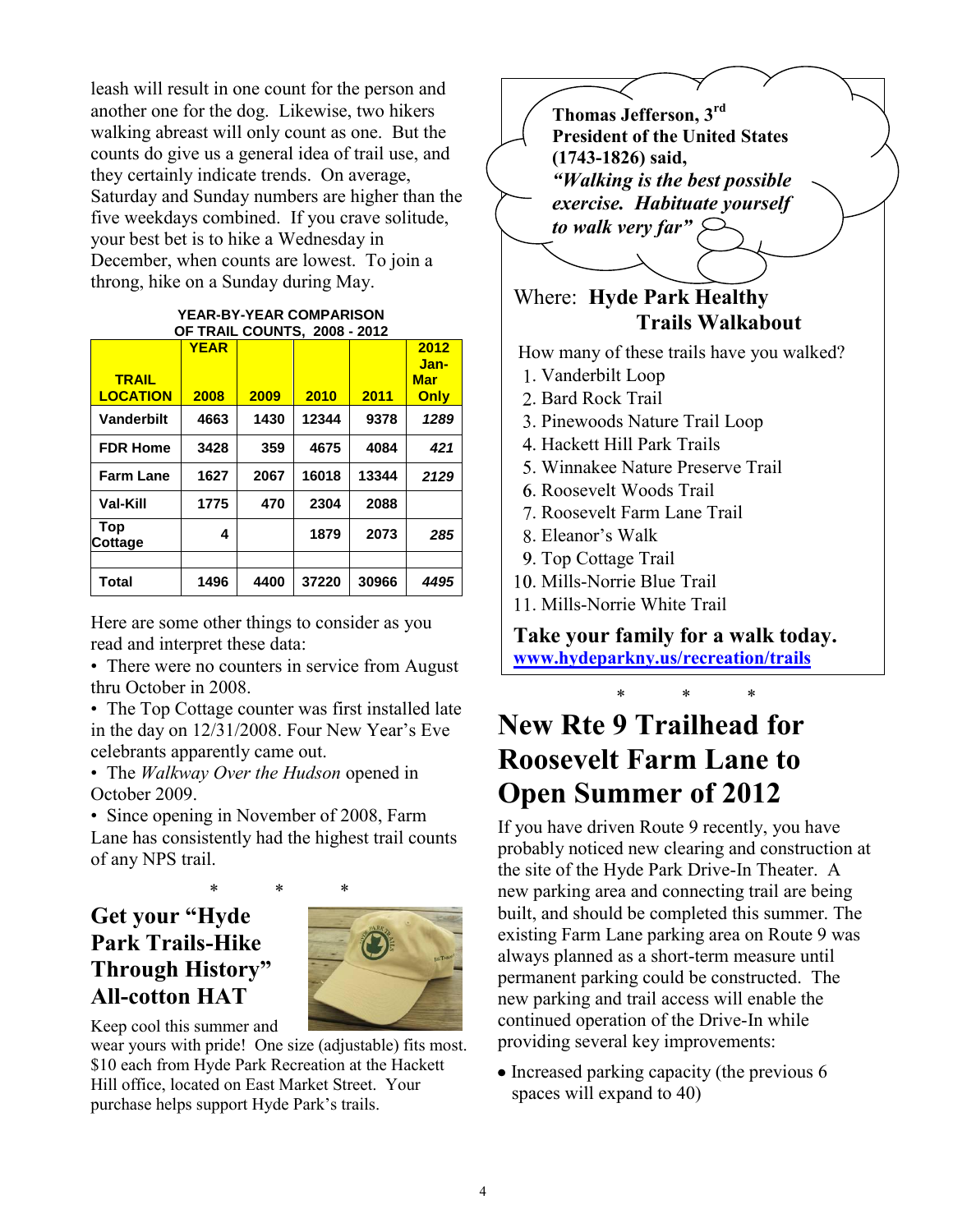- Alignment of the Drive-In entrance with the entrance to the Home of FDR NHS
- Installation of a traffic-actuated signal at the crosswalk
- Pedestrian walkways connecting from the parking area to Farm Lane
- Sidewalks along Route 9
- Removal of the interim parking area adjacent to the Hyde Park Steakhouse.

The Roosevelt Farm Lane trail will remain open throughout the time of construction.



*The Route 9 trailhead and parking for the popular Roosevelt Farm Lane trail is being relocated and expanded* 

## \* \* \* **Share Your Trail Stories**

The Hyde Park Trails Newsletter wants your trail stories! **Do you have a story or a poem - - or even a photo or sketch - - that somehow relates to any of our trails?** What do you see or hear or think about while you are out walking? Or do you know a bit of something about local ecology, geology, or history that relates to our trails, or the great places our trails pass through? **If you have something you might like to share, please drop us an e-mail:** karl beard@nps.gov

\* \* \*

**Visit Hyde Park Trails online: [www.hydeparkny.us/recreation/trails](http://www.hydeparkny.us/recreation/trails)**



## **You Can Help Make Hyde Park Trails Even Better -- Out in the Field, or Even at Home, from Your Computer!**

A growing number of people are helping to improve and expand Hyde Park"s trails. How can you help? Here are some ideas:

You can sign up to adopt a trail. Walk your adopted trail a few times during the season, to monitor its condition. Clip back any brush, pick up litter, and watch for puddling and erosion. Let us know if there are any fallen or dangerous limbs that might need to be removed by chainsaw, or if there are other problems that might benefit from a bigger trail crew. Check the trail signs and markers, to make sure that trail users can find their way. Do any markers need sprucing-up, repair or replacement? We"ll show you what to do and how.

Help build, maintain and repair trail signs and trailhead kiosks. One of our kiosks got clipped by a tree and still looks pretty sad. We need new trail signs where we have new trails or relocated trails, and at some places where trail users or trail adopters have let us know that an additional sign would be useful. You can join a join a small work crew, or learn how we make trail signs.

#### Help transcribe our audio podcasts to make them more useful to others.

Have you heard the audio podcasts for our trails? We hope so, but maybe you haven't. People with hearing disabilities don"t get the full benefit of the audio podcasts for our trails. We also found that students like to use them, but have a hard time using quotes from the recordings. We want to remedy these problems by providing full written transcripts of the podcasts online, so that people can download and read them in addition to being able to hear them. We have partial scripts, but we need help getting them completed. You can even do this on your computer at home.

Join us for a rewarding trail work party. Saturday, September 29, 2012 is National Public Lands Day and our own Seth Lyon Trail Volunteer Day.